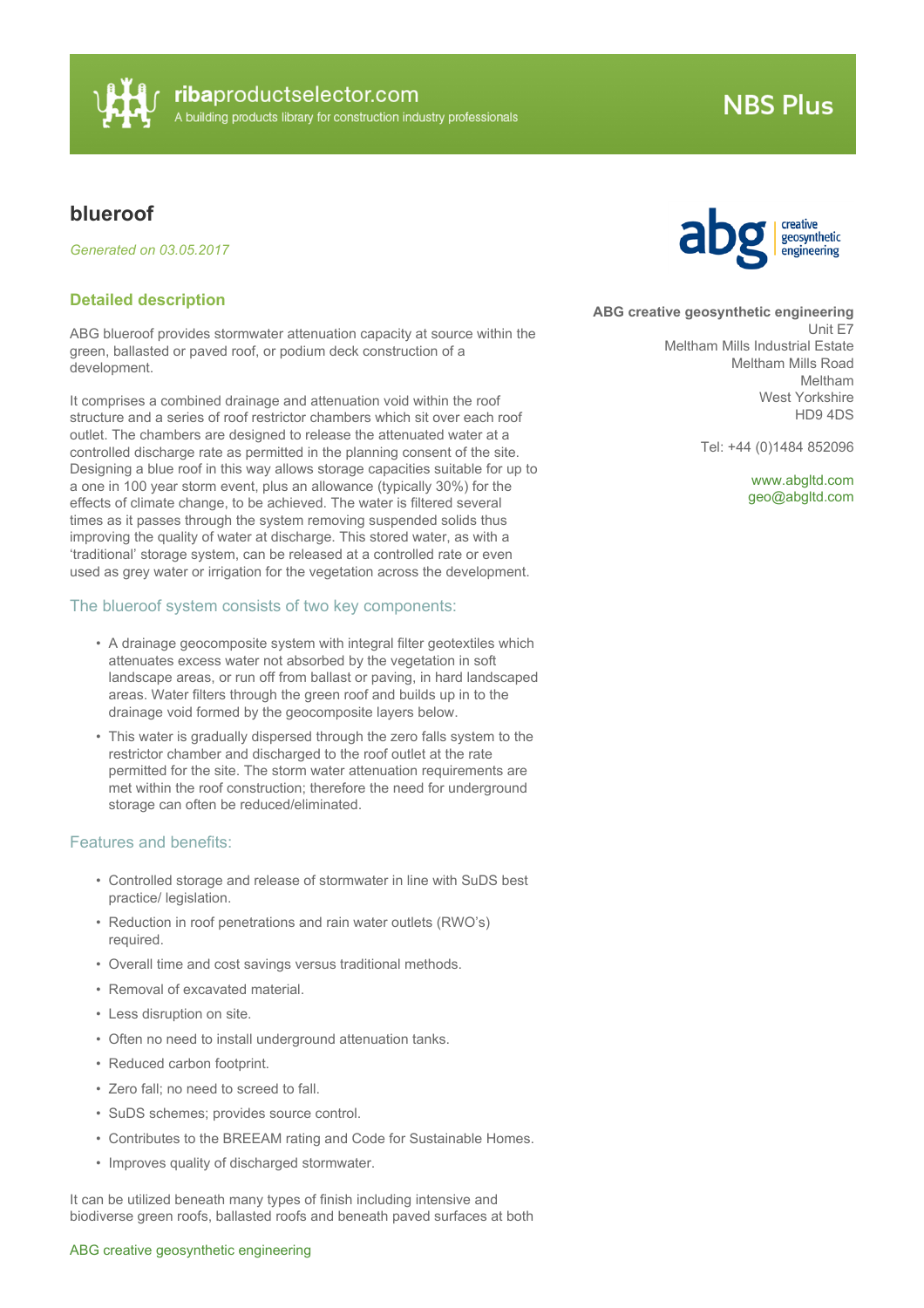

roof and podium levels.

#### Applications:

- Commercial and residential developments.
- Supermarkets.
- Distribution centres.
- Schools and colleges.
- Shopping centres.
- Underground car parks.
- Podium decks.
- Housing.
- Flats.
- Office blocks.

#### Important Note about Specifying:

- The blueroof system is compatible with hot melt or cold liquid applied water proofing systems.
- Only XPS insulation should be used within the blueroof specification.
- For specific advice on water storage requirements contact ABG technical department.

# **Product guidance - As Standard**

#### Blue roof comprises:

- Restrictor chamber access: The control function which restricts the water flow off the roof or podium areas to the agreed discharge rates.
- Attenuation and drainage void: Water falling on the roof surface percolates through the roof build up to the geocomposite layer. In periods of low rainfall it simply flows through the void to the restrictor chamber and into the roof outlet. When rain fall exceeds the permissible discharge the void is utilized to attenuate the excess water and the discharge rate is controlled by the restrictor chamber.
- Up to three geocomposite drainage and attenuation layers with integral geotextile wrap: Water passing through this layer is filtered to prevent any solid particles from entering the system.

#### **Product specification**

#### Manufacturer

| - Name:  | ABG creative geosynthetic engineering |
|----------|---------------------------------------|
| - Web:   | www.abgltd.com                        |
| - Fmail: | geo@abgltd.com                        |
| - Tel:   | +44 (0)1484 852096                    |
| - Fax:   | +44 (0) 1484 851562                   |

#### ABG creative geosynthetic engineering